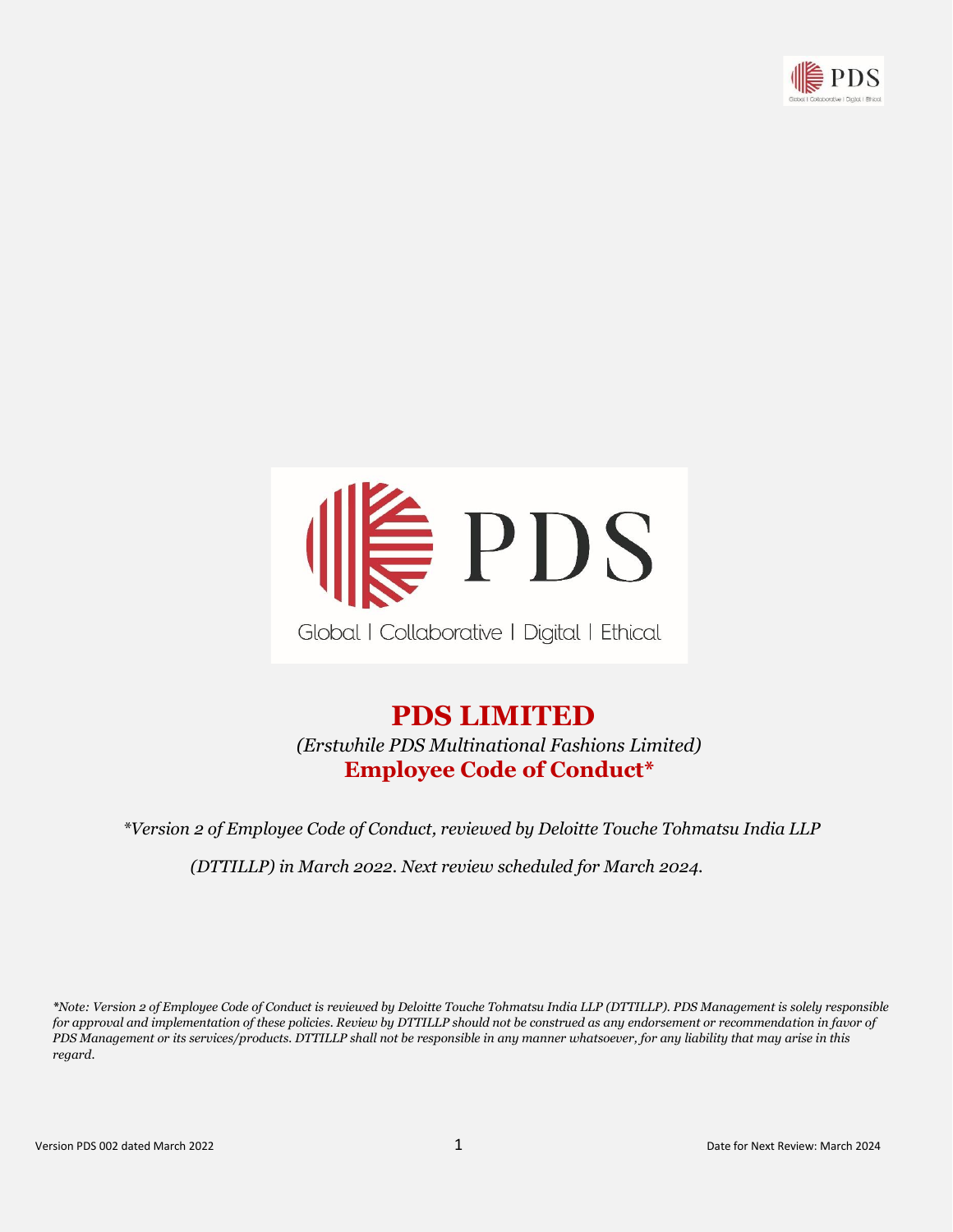

## **Table of Contents**

| 1.  |                                                                                             |  |
|-----|---------------------------------------------------------------------------------------------|--|
| 2.  | Compliance with Law and Regulations, and with Internal Policies, Procedures and Guidelines3 |  |
| 3.  |                                                                                             |  |
| 4.  |                                                                                             |  |
| 5.  |                                                                                             |  |
| 6.  |                                                                                             |  |
| 7.  |                                                                                             |  |
| 8.  |                                                                                             |  |
| 9.  |                                                                                             |  |
| 10. |                                                                                             |  |
| 11. |                                                                                             |  |
| 12. |                                                                                             |  |
| 13. |                                                                                             |  |
| 14. |                                                                                             |  |
| 15. |                                                                                             |  |
| 16. |                                                                                             |  |
| 17. |                                                                                             |  |
| 18. |                                                                                             |  |
| 19. |                                                                                             |  |
| 20. |                                                                                             |  |
| 21. |                                                                                             |  |
| 22. |                                                                                             |  |
| 23. |                                                                                             |  |
| 24. |                                                                                             |  |
| 25. |                                                                                             |  |
| 26. |                                                                                             |  |
| 27. |                                                                                             |  |
|     |                                                                                             |  |
|     |                                                                                             |  |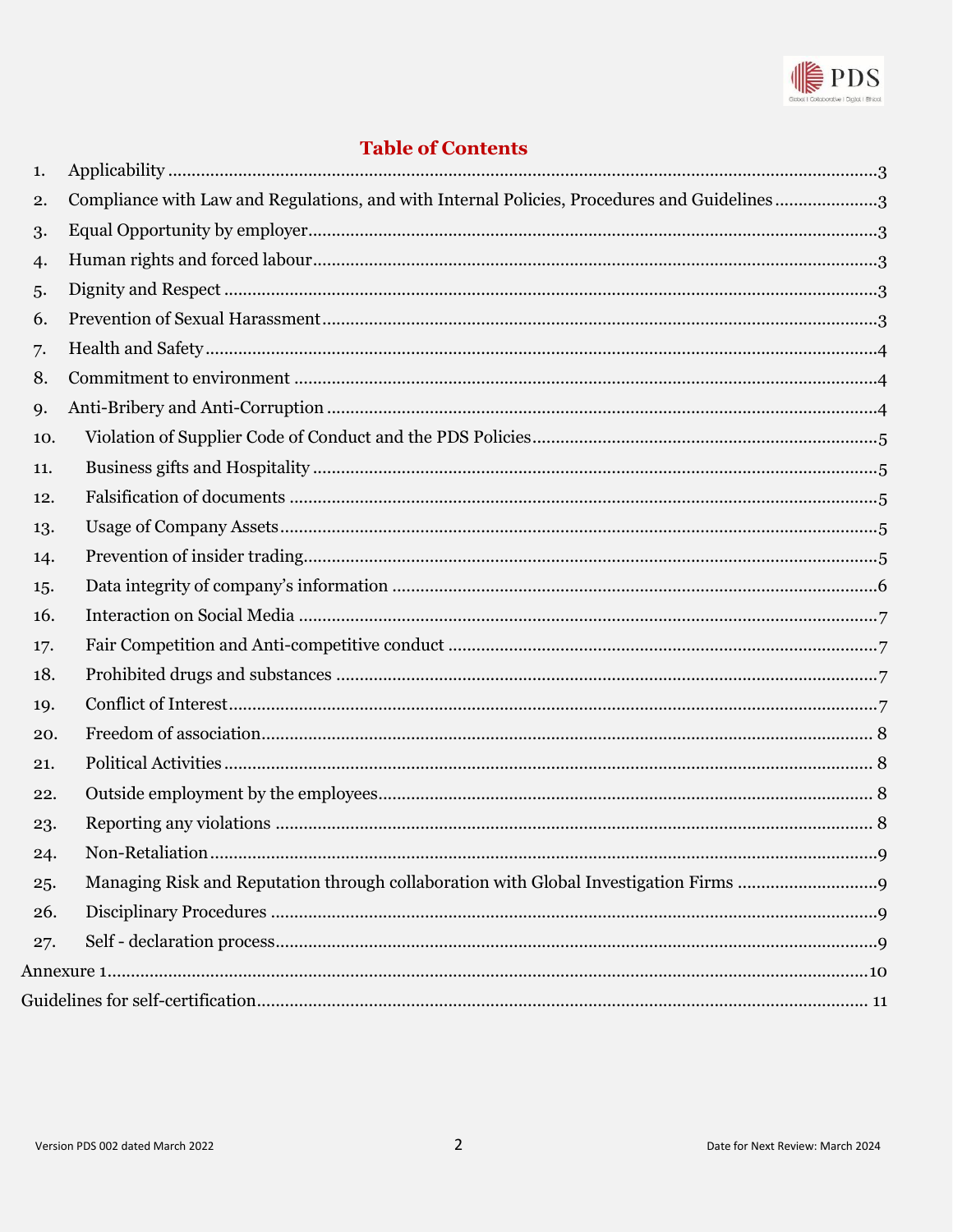

## <span id="page-2-0"></span>**1. Applicability**

This Code of Conduct applies to everybody working for the PDS Limited (Erstwhile PDS Multinational Fashions Limited), its Subsidiaries, Affiliates, and Joint Ventures (collectively referred to as "PDS Group"). We expect everyone who represents the PDS Group to uphold the same standards and abide by our Code and policies. If you need help finding or understanding a policy, or in case you need any clarification or guidance on the Code, you should speak to the Group CHRO/ Business Head/HR Business Partner

#### <span id="page-2-1"></span>**2. Compliance with Law and Regulations, and with Internal Policies, Procedures and Guidelines**

- 2.1. To maintain the highest standards of integrity, we must dedicate ourselves to comply with the Code, and any policies, procedures, and guidelines issued by PDS Group, as well as applicable laws and regulations, including all relevant international trade laws, import, and export regulations and economic sanctions.
- 2.2. Individuals who fail to do so will be subject to disciplinary action.

## <span id="page-2-2"></span>**3. Equal Opportunity by employer**

- 3.1. We provide equal opportunities to all our employees and to all eligible applicants for employment in PDS Group. We do not discriminate on any ground, including race, caste, religion, colour, ancestry, marital status, gender, sexual orientation, age, nationality, ethnic origin, disability, or any other category protected by applicable law.
- 3.2. When recruiting, developing, and promoting our employees, our decisions will be based solely on performance, merit, competence and potential.
- 3.3. We shall have fair, transparent, and clear employee policies which promote diversity and equality in accordance with applicable law and other provisions of this Code. These policies shall provide for clear terms of employment, training, development, and performance management.

#### <span id="page-2-3"></span>**4. Human rights and forced labour**

- 4.1. Child labour in any manner whatsoever is strictly prohibited in our workplace. Our recruitment policy is aligned to the objective whereby adequate possible documentation is obtained and verified before recruitment.
- 4.2. We do not use forced labour in any form. We do not confiscate personal documents of our employees or force them to make any payment to us or to anyone else to secure employment with us, or to work with us.

#### <span id="page-2-4"></span>**5. Dignity and Respect**

- 5.1. We shall maintain an environment where our employees feel respected and dignified.
- 5.2. We will not tolerate any actions that create a hostile work environment, such as harassment, bullying, or intimidation

#### <span id="page-2-5"></span>**6. Prevention of Sexual Harassment**

- 6.1. We strive to create a safe and conducive work environment and do not tolerate any form of Sexual Harassment in the workplace.
- 6.2. Sexual harassment includes any one or more of the following unwelcome acts or behaviour (whether directly or by implication) by any gender namely: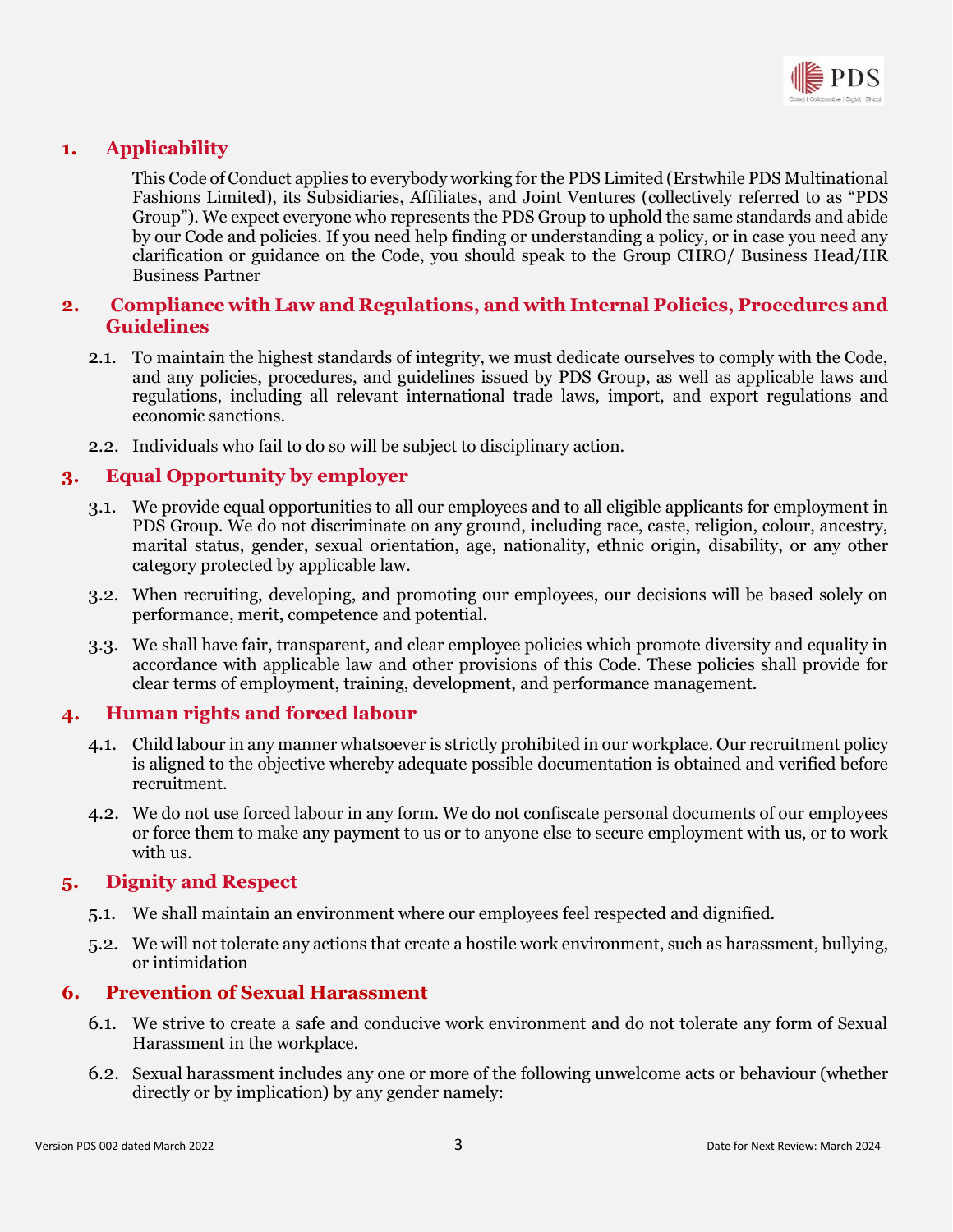

- Physical contact and advances; or
- A demand or request for sexual favours; or
- Making sexually coloured remarks; or
- Showing pornography; or
- implied or explicit promise of preferential treatment in employment; or
- implied or explicit threat of detrimental treatment in employment; or
- implied or explicit threat about present or future employment status; or
- interference with work or creating an intimidating or offensive or hostile work environment; or
- humiliating treatment likely to affect the Complainant's health or safety.
- Any other unwelcome physical, verbal, or non-verbal conduct of sexual nature
- 6.3. PDS group shall organize workshops and awareness programs for sensitizing employees about Sexual Harassment in the workplace
- 6.4. Managers/Business Heads are entrusted with the responsibility of creating and promoting a safe, healthy, and inclusive environment for all employees. Upon learning about any instance of sexual harassment, the Manager/Business Head should promptly report the case for a timely resolution to an appropriate authority within PDS Group.
- 6.5. Employees must also ensure that they are in compliance with any local policies for Prevention of Sexual Harassment which have been implemented in accordance with local laws and regulations.

#### <span id="page-3-0"></span>**7. Health and Safety**

- 7.1. We shall endeavour to provide a clean, safe, and healthy work environment for our employees.
- 7.2. We encourage our employees to report any unsafe working conditions or hazards to their supervisors to promptly resolve their concerns.

#### <span id="page-3-1"></span>**8. Commitment to environment**

Our operations, products, and services, while meeting regulatory requirements should also accomplish their functions in a manner that protects the environment. Every possible effort shall be made by us to maintain the ecological balance, conserve scarce natural resources, and avoid pollution.

#### <span id="page-3-2"></span>**9. Anti-Bribery and Anti-Corruption**

- 9.1. No employee of the PDS Group shall accept or give bribes or consideration in either cash or kind to any business associate, colleague, or partner to find favours. A separate Policy on Anti-Bribery and Anti-Corruption enumerates the expected conduct from the employees relating the same.
- 9.2. Employees shall comply with all applicable Anti-Money Laundering, Anti-Fraud and Anti-Corruption laws, and PDS Group shall establish processes to check for and prevent any breaches of such laws
- 9.3. Employees must ensure that we appoint Suppliers who are aligned with our ethics and principles. We should conduct due diligence and risk assessment, before onboarding new suppliers, in accordance with the Policy on Anti-Bribery and Anti-Corruption.
- 9.4. Suppliers for the purposes of this Code of Conduct shall include all third parties who act for, on behalf of, or together with PDS. These include, among others, suppliers, sales partners, consultants, agents, subcontractors, minority shareholders, sales representatives, and freelance collaborators.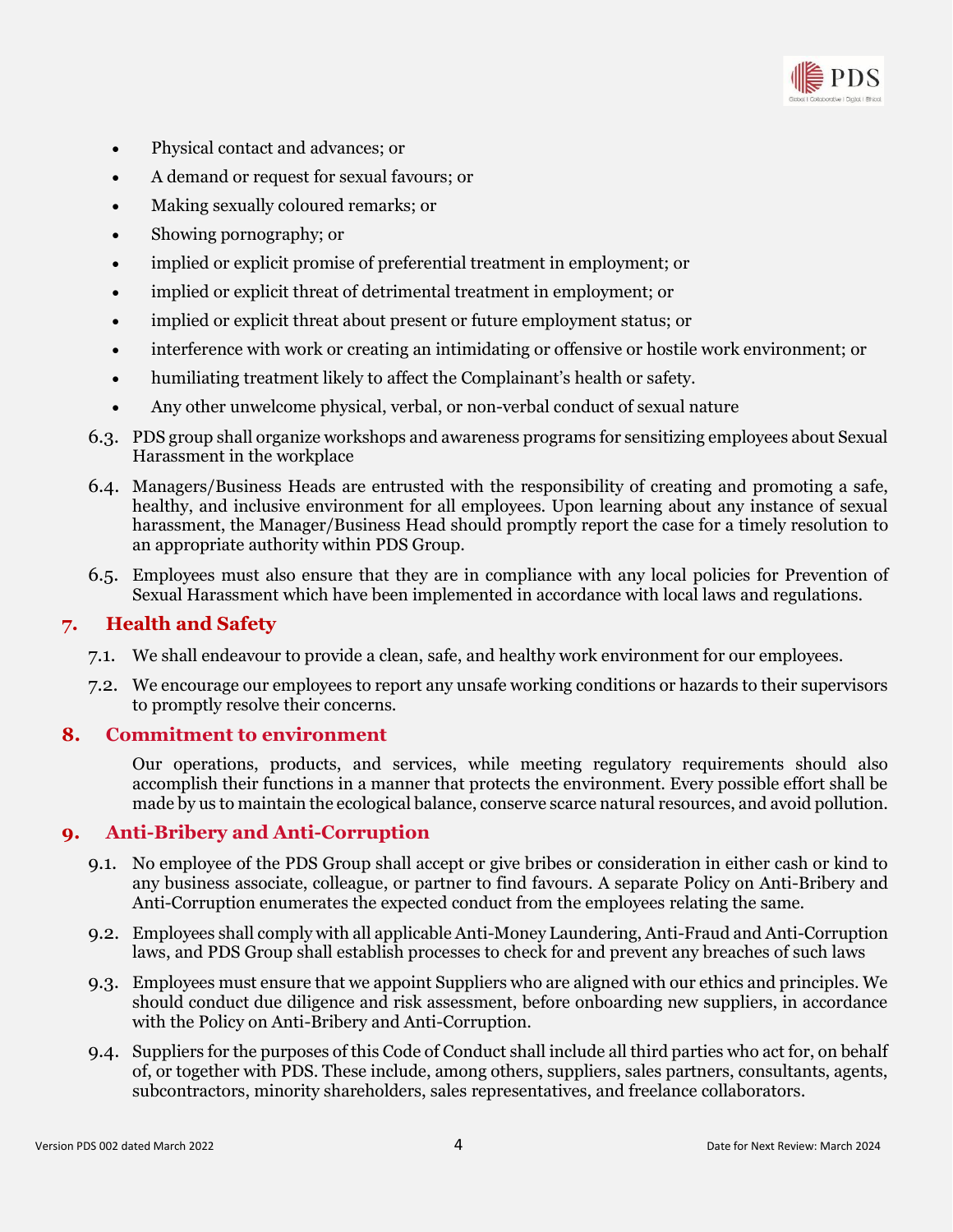

## <span id="page-4-0"></span>**10. Violation of Supplier Code of Conduct and the PDS Policies**

We have established and shared the Code of Conduct expected of all our suppliers. Any engagement with a supplier in violation of these codes by any of our employees shall be considered as a breach of policy and shall result in disciplinary action.

## <span id="page-4-1"></span>**11. Business gifts and Hospitality**

Employees must not accept or give gifts as part of their employment whose value may exceed USD 25 or its equivalent. Such gifts are only permitted in the given country of employment depending on local cultural subtleties. In all cases, gifts given or received should be as per the instructions given in the Anti-Bribery Anti-Corruption Policy and Employees must inform their Business Head accordingly

#### <span id="page-4-2"></span>**12. Falsification of documents**

Any employee found to have falsified his/her records at any point of time, viz; supporting documents including but not limited to salary slips, certificates etc. given with CV while joining, documents filed during the course of work as part of the work requirement, or any other document submitted to any external organization which is not factual and not appropriately approved/authorized as and when may be required with an intent to misrepresent, will be scoped under this section. Further, any document submitted or released in a context, which is not relevant, and hence harming the interests of the organization will be considered as having been done with a similar intent. Misrepresentation of facts deliberately, altering, or distorting facts shall be considered as falsification of records.

#### <span id="page-4-3"></span>**13. Usage of Company Assets**

Any PDS Group asset, property, or concept put to any kind of wrong or inappropriate use to the extent that it was not originally intended to be shall constitute an offence warranting action. Sharing or disclosing any of the confidential information including but not limited to idea/design/process concepts, which are inherent to the success of the business, shall constitute an offence under this heading.

#### <span id="page-4-4"></span>**14. Prevention of insider trading**

- 14.1. PDS Limited (Erstwhile PDS Multinational Fashions Limited) is an Indian Company, listed on the Bombay Stock Exchange and National Stock Exchange of India.
- 14.2. PDS Group has no tolerance for any form of Insider Trading or similar unlawful security related trade practices.
- 14.3. Insider Trading is an unethical practice resorted to by 'insiders' to profit at the expense of the general investors who do not have access to such information.
- 14.4. Any person in receipt of USPI shall be considered an insider.
- 14.5. Unpublished Price Sensitive Information ("UPSI") means any information, relating to a company or its securities, directly or indirectly, that is not generally available which upon becoming generally available, is likely to materially affect the price of the securities and shall, ordinarily including but not restricted to, information relating to the following:
	- Periodical financial results of the Company.
	- Intended declaration of dividends (Interim and Final).
	- Change in capital structure i.e., Issue of securities, buy back of securities or any forfeiture of shares.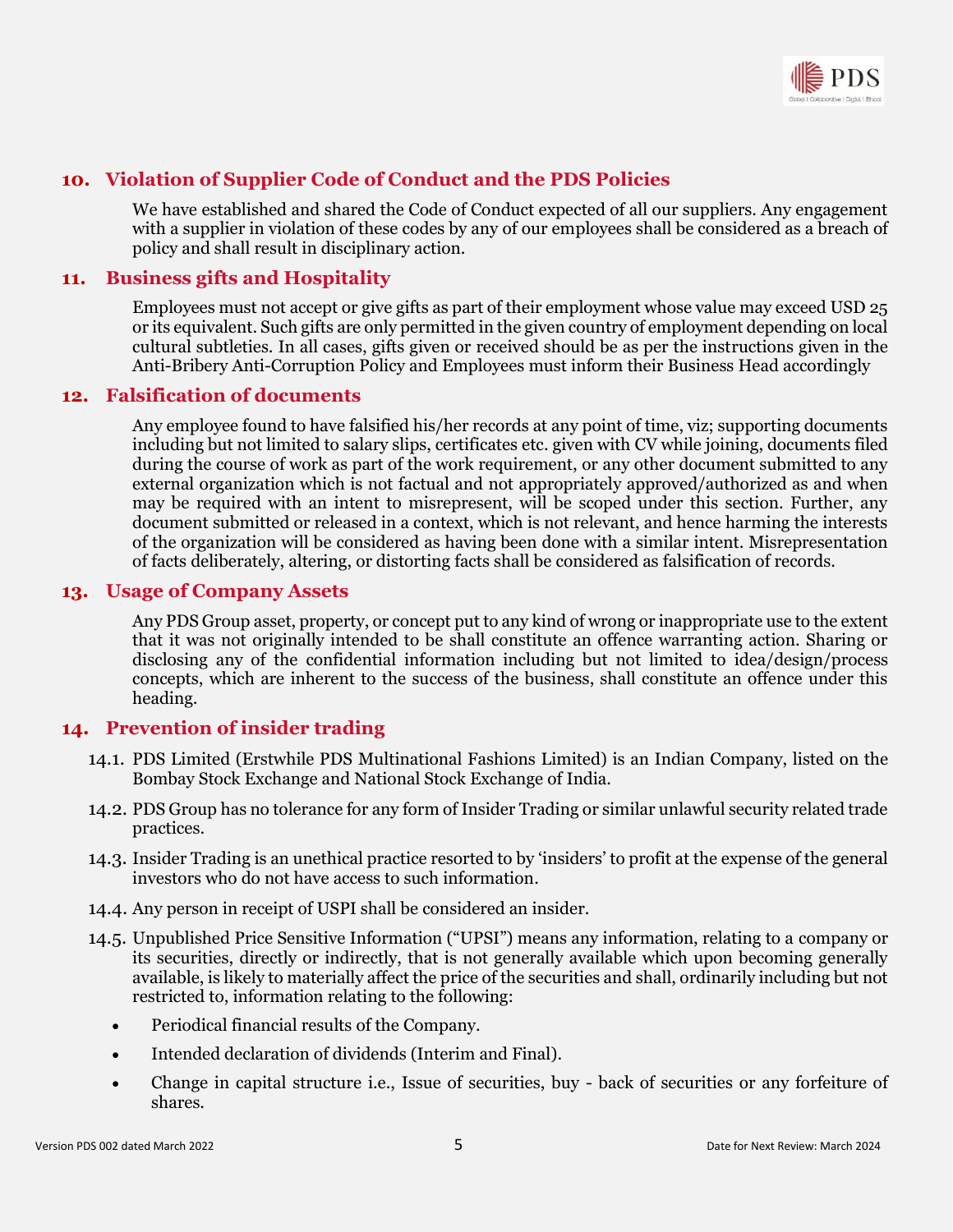

- Mergers, De-mergers, Amalgamation, Acquisitions, De-listing of Securities, Scheme of Arrangement or Takeover, disposals, spin off or selling division of whole or substantially whole of the undertaking and expansion of business and such other transactions.
- Changes in key managerial personnel.
- 14.6. Any person who receives UPSI should maintain confidentiality of such information
- 14.7. Employees must not indulge in any form of insider trading nor abet any other person, such as immediate family, friends, or business associates, including any other insider, to derive any benefit from access to and possession of price sensitive information that is not otherwise available in the public domain. Such information would include data about our company, our group companies, our clients, and our suppliers.
- 14.8. The "Code of Practices and Procedures for Fair Disclosure of Unpublished Price Sensitive Information" and "Code of Internal Procedures and Conduct for Regulating, Monitoring and Reporting of Trading by Insiders including Designated Persons" details the expected conduct from our employees with regards to prevention of insider trading. Employees of PDS Group are required to understand these policies and abide by them, to the extent applicable.

#### <span id="page-5-0"></span>**15. Data integrity of company's information**

- 15.1. "Confidential Information" shall mean and include any information relating to PDS Group which is not available in public domain and it shall in particular include trade secret, know-how, invention, concepts, ideas, software program, application, documentation, memoranda, notes, analyses, compilations & studies and other data, information, schematic, procedure, contract, knowledge, experiences, know-how, process, technique, design, drawing, pattern, specifications, descriptions, details , sketches, formula or test data, work in progress, samples, processes, plans, models , engineering, manufacturing, marketing, financial, sales, supplier, (including sources of supply for products, raw materials, and components); business plans; internal reports, customer (including the identity of or other information about actual or potential customers, customer contacts and customer sales strategies), market studies, sales and marketing plans, programs and strategies (including past, current and planned manufacturing or distribution methods and processes); penetration data and other market information; employee, investor, economical, commercial, technical, pricing, proprietary or business information, whether in oral, written, graphic or electronic form. All materials and information disclosed by PDS Group will be presumed to be Confidential Information and will be so regarded by the recipient unless the recipient can prove that the materials or information are not Confidential Information."
- 15.2. Our employees and directors shall seek proper authorization prior to disclosing PDS Group or business-related information, and such disclosures shall be made in accordance with PDS Group's media and communication policy. This includes disclosures through any forum or media, including through social media.
- 15.3. Misrepresentation of financial transactions undertaken as part of the work with a deliberate intent to gain personal benefit is considered an offence.
- 15.4. Our employees shall ensure the integrity of personal data or information provided by them to the PDS Group. We shall safeguard the privacy of all such data or information given to us in accordance with applicable PDS Group's policies or law.
- 15.5. Our employees shall respect and protect all confidential information and intellectual property of PDS Group. Our employees shall safeguard the confidentiality of all third-party intellectual property and data. Our employees shall not misuse such intellectual property and data that comes into their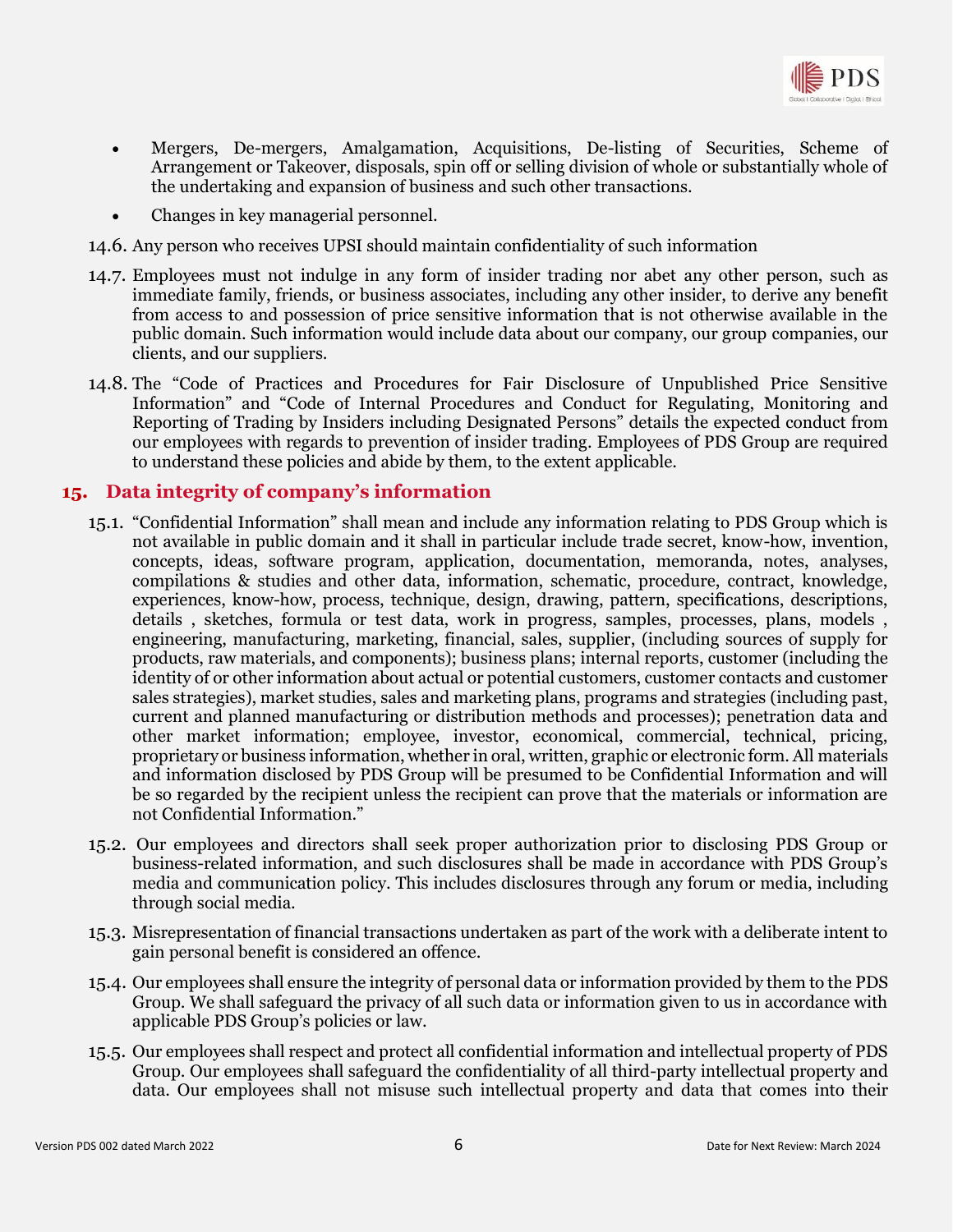

possession and shall not share it with anyone, except in accordance with applicable PDS Group's policies or law. Our employees shall promptly report the loss, theft or destruction of any confidential information or intellectual property and data of PDS Group or that of any third party.

#### <span id="page-6-0"></span>**16. Interaction on Social Media**

- 16.1. Our employees should not post any information including price sensitive information on Social Media in their official capacity unless specifically authorized to do so.
- 16.2. Our employees must avoid any irresponsible activity which could harm their reputation and the reputation of PDS Group while interacting on Social Media. Our employees should put a disclosure stating that the opinions posted on Social Media are personal in nature and do not represent the opinions of PDS Group.
- 16.3. Our employees must refrain from posting any comments on topics which could be considered controversial in nature.
- 16.4. It is expected from all who are engaging in social media to understand and to follow the guidelines laid out in our Social Media policy. Any breach of the Social Media Policy would result in disciplinary actions regardless of whether the breach occurred during or outside of working hours.

#### <span id="page-6-1"></span>**17. Fair Competition and Anti-competitive conduct**

We believe in fair competition in the marketplace. We are committed to providing best quality products to demonstrate our value to our customers and establish our presence in the market. We shall not enter into any contracts / agreements which would be inconsistent with any applicable Anti-Trust or Anti-Competition laws to gain any unfair advantage

#### <span id="page-6-2"></span>**18. Prohibited drugs and substances**

Use of prohibited drugs and substances creates genuine safety and other risks at our workplaces. We do not tolerate prohibited drugs and substances from being possessed, consumed, or distributed at our workplaces, or in the course of PDS Group's duties.

#### <span id="page-6-3"></span>**19. Conflict of Interest**

- 19.1. Our employees and executive directors shall always act in the interest of PDS Group and ensure that any business or personal association including close personal relationships that they may have does not create a conflict of interest with their roles and duties in PDS Group or the operations of PDS Group.
- 19.2. Our employees shall not directly or indirectly influence the hiring of a family member. No employees shall directly or indirectly supervise their family members or attempt to influence the appraisals of their family members. In case where any family member is hired by PDS Group, the same should be disclosed to the Group CHRO/Head of Legal and Company Secretary/Business Head/HR Business Partner.
- 19.3. Should any actual or potential conflicts of interest arise, the concerned person must immediately report such conflicts to the competent authority, and seek approvals as required by applicable law and PDS Group's policy. The competent authority shall revert to the employee within a reasonable time as defined in PDS Group's policy, so as to enable the concerned employee to take necessary action as advised to resolve or avoid the conflict in an expeditious manner.
- 19.4. In the case of all employees other than executive directors, the Group Chief Executive Officer / Business Head shall be the competent authority, who in turn shall report such cases to the Board of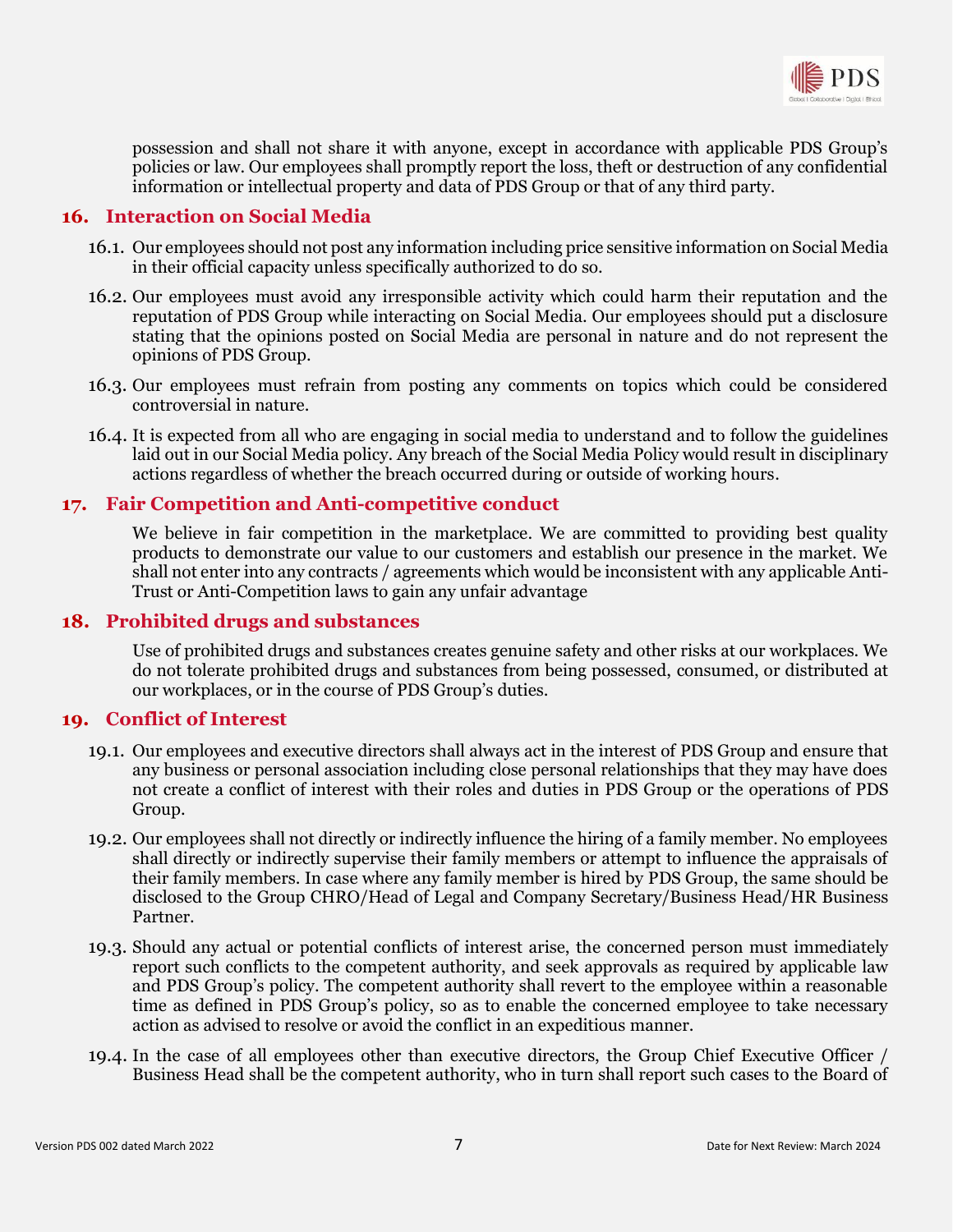

Directors on a quarterly basis. In case of the Group Chief Executive Officer / Business Head and executive directors, the Board of Directors shall be the competent authority.

19.5. Notwithstanding such or any other instance of conflict of interest that exists due to historical reasons, adequate and full disclosure by interested employees shall be made to PDS Group's management. At the time of appointment in PDS Group , our employees and executive directors shall make full disclosure to the competent authority, of any interest leading to an actual or potential conflict that such persons or their immediate family (including parents, siblings, spouse, partner, children) of persons with whom they enjoy close personal relationships, may have in a family business or a company or firm that is a competitor, supplier, customer or distributor of, or has other business dealings with, PDS Group.

## <span id="page-7-0"></span>**20. Freedom of association**

We recognize that employees may be interested in joining associations or involving themselves in civic or public affairs in their personal capacities, provided such activities do not create an actual or potential conflict with the interests of our company. Our employees must notify and seek prior approval for any such activity as per the 'Conflicts of Interest' clause of this Code and in accordance with applicable PDS Group's policies and law.

#### <span id="page-7-1"></span>**21. Political Activities**

- 21.1. PDS Group does not support any specific political party and does not have any political affiliation. Therefore, no contributions should be made, on behalf of PDS Group, directly or indirectly, either to any political party or for any political purpose without prior approval of the Board of Directors.
- 21.2. Employees cannot use their job title or PDS Group affiliation in connection with political activities.

#### <span id="page-7-2"></span>**22. Outside employment by the employees**

- 22.1. Carrying out any commercial or financial activities either in competition or otherwise with the PDS Groups' business, including suppliers, customers & service providers of PDS Group individually or in collusion with another party.
- 22.2. Employees who conduct any activity which may be competing with the interests of PDS Group or otherwise either individually or in partnership with another person or organisation or if any such activity is in contravention of their contract with PDS Group, such issues shall also be dealt with disciplinary action.

#### <span id="page-7-3"></span>**23. Reporting any violations**

- 23.1. If we become aware of a breach or potential breach of our Code or of other legal requirements, we must report, whether it relates to us, our manager, or anybody else.
- 23.2.Individuals should disclose all relevant information regarding the violation, as soon as possible, if they believe or suspect that a conflict with this policy has occurred or may occur in the future. Such disclosures should be made as per the procedures set out in the Vigil Mechanism Policy, which includes emailing the Group CHRO at whistleblower@pdsmultinational.com or using the Navex Hotline as per the details provided on [www.pdsmultinational.ethicspoint.com.](http://www.pdsmultinational.ethicspoint.com/)
- 23.3. PDS Group takes all reports of potential violations seriously and is committed to confidentiality and a full investigation of all allegations by designated teams.
- 23.4. You are obliged to co-operate in internal investigations and failure to do so may result in disciplinary actions.
- 23.5. PDS Group strives to protect confidentiality of individuals involved, to the extent practical.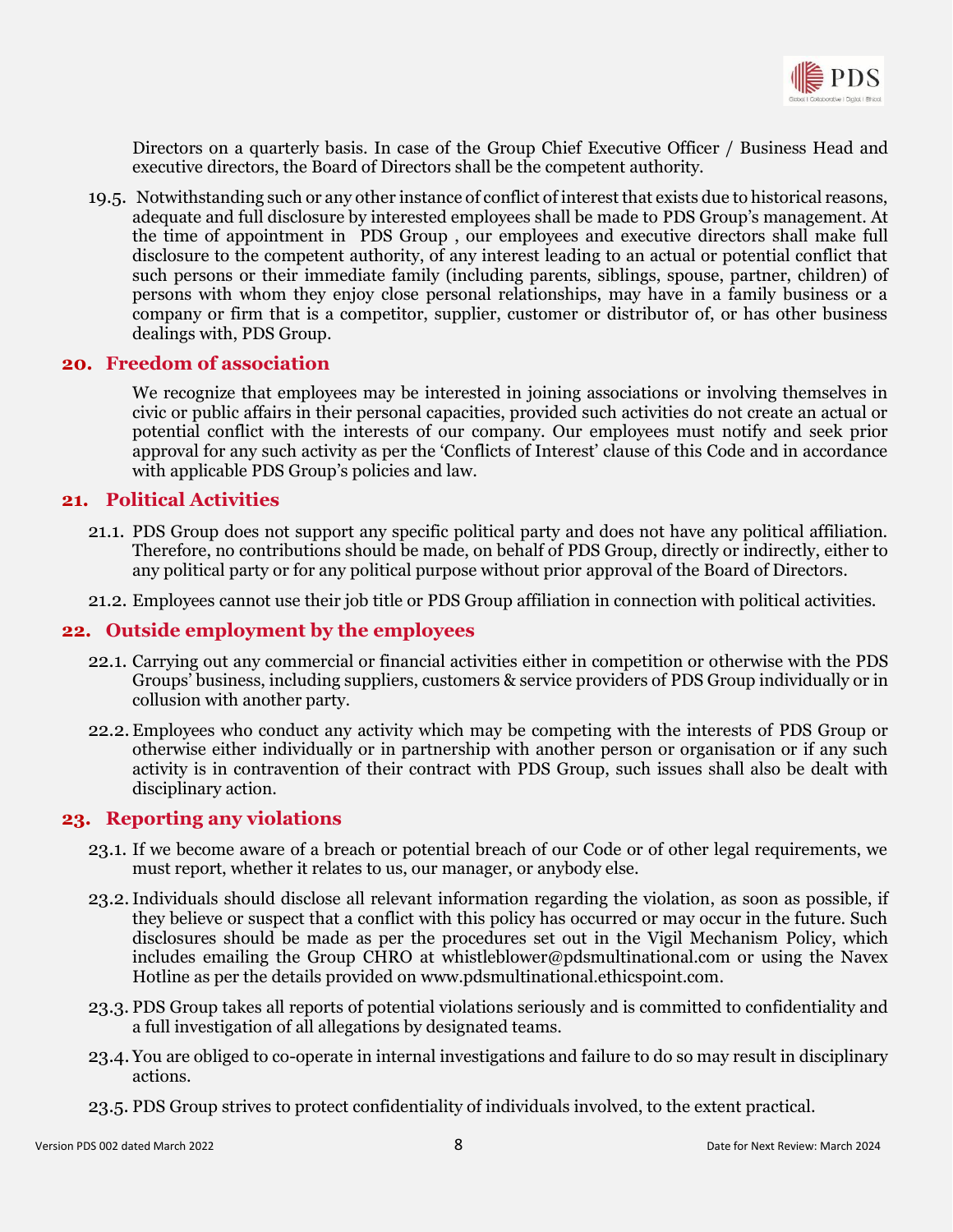

23.6. Please seek guidance from the Group CHRO /Business Head/HR Business Partner/ for any matter relating to the Code.

## <span id="page-8-0"></span>**24. Non-Retaliation**

- 24.1. PDS Group does not tolerate any form of retaliation against any person who reports a suspected violation in good faith. In addition, no one who participates or cooperates honestly and completely in PDS Group's investigation will be subjected to retaliation for doing so.
- 24.2.Anyone who retaliates against a person for making a good faith report or for participating in the investigation of a report, as described above, will be subject to disciplinary action.
- 24.3. While the Code of Conduct is intended to protect Whistle-blowers from any unfair treatment due to disclosures made in good faith, any attempt to misuse this protection by making false complaints is strictly prohibited. Any personnel found to be making false and malicious complaints shall be liable for appropriate disciplinary actions.

## <span id="page-8-1"></span>**25. Managing Risk and Reputation through collaboration with Global Investigation Firms**

- 25.1. PDS Group believes in a fair and unbiased investigation process.
- 25.2. To strengthen our governance, PDS Group has partnered with two internationally recognized global investigation companies i.e., Control Risk and FTI Consulting, who will assist in managing risk and conducting independent investigations, as required, across multiple geographies, covering key business locations for PDS Group.
- 25.3. These firms will support PDS Group by offering services like fact-based fraud investigations, compliance audits / compliance quality reviews, multi-jurisdictional asset tracing, Third Party due diligence, and business intelligence, among other services.
- 25.4. PDS Group remains committed to creating a secure, compliant, and resilient organization and will enter into new partnerships with additional global investigation firms, as required.

#### <span id="page-8-2"></span>**26. Disciplinary Procedures**

Any disciplinary action taken will be decided depending upon the facts of the case and may include penalties, suspension, or even termination of employment. In addition, if deemed necessary by the management, appropriate regulatory authorities will be informed and involved as required and criminal or civil legal action may be initiated

#### <span id="page-8-3"></span>**27. Self - declaration process**

The CoC self-attestation exercise is conducted to remind us of the values that we need to demonstrate in all our dealings – internally and externally. This is a statutory requirement to be fulfilled as a publicly listed company. The self-certification checklist needs to be filled and submitted by all the employee of PDS Group to Group CHRO/Business Head/HR Business Partner. at the time of joining and once in six months. The same is provided as Annexure 1.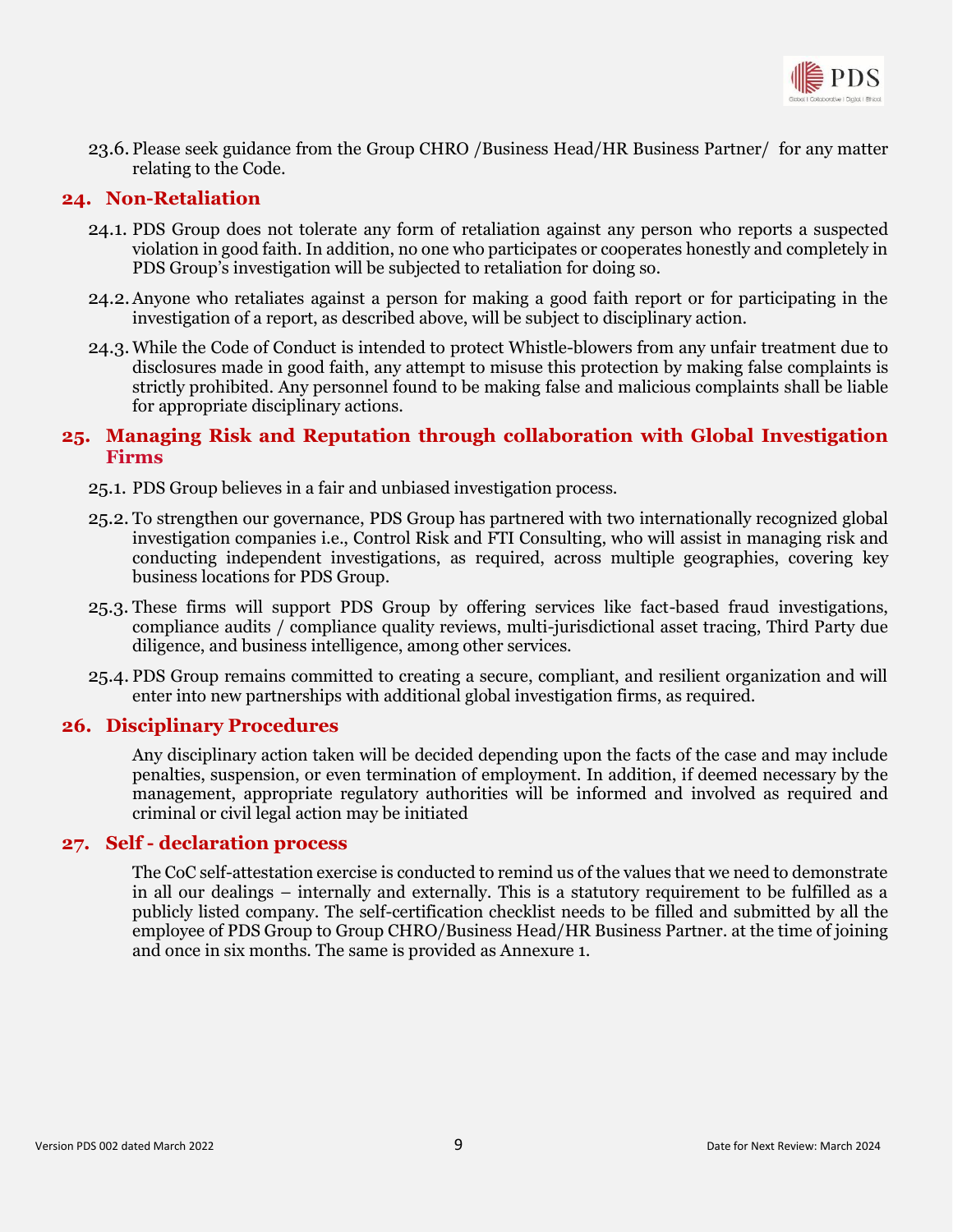

## <span id="page-9-0"></span>**Annexure 1**

## PDS Code of Conduct

I acknowledge that I have received the PDS Code of Conduct.

I have read the Code of Conduct and I acknowledge that as a PDS employee, I am required to comply with the guidelines described therein and any non-compliance may subject me to action as per my employment terms and applicable PDS Group policies.

If I have a concern about a violation, or a potential violation of the PDS Code of Conduct, I understand that there are channels (NAVEX, etc.,) available to me in the PDS Group to report such issues. By making use of these channels when required, I will play my part in upholding the high ethical standards to which we hold ourselves.

Name:

Business unit:

Location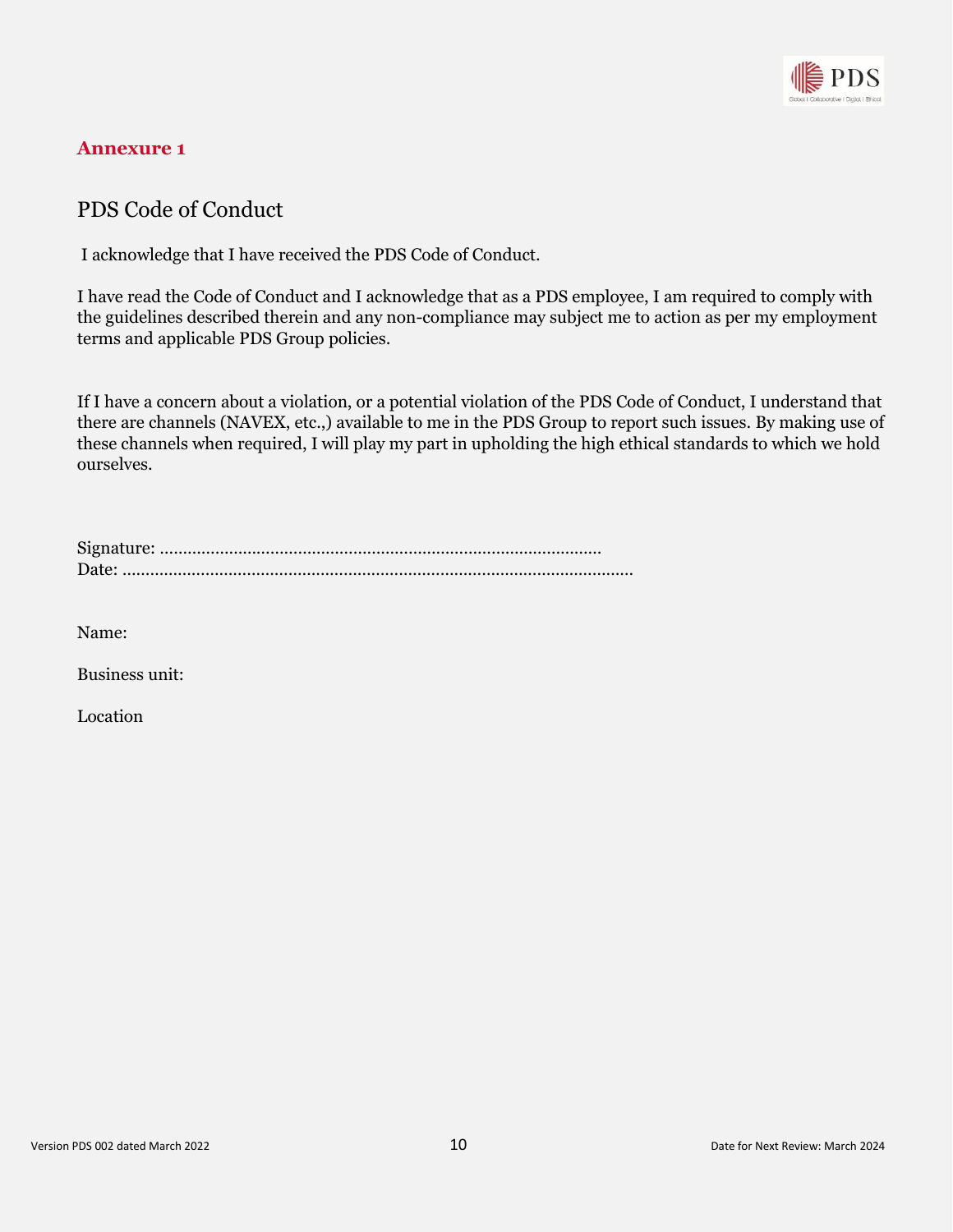

## <span id="page-10-0"></span>**Guidelines for self-certification**

- Most of the aspects covered in the questionnaire are based on PDS Code of Conduct. Please read the code carefully
- If answer to any of the questions is yes, please provide more details in the space provided.
- It is good to be conservative if you have any doubts whether something should be declared or not, go ahead and declare.
- In case of any change in the matters contained in the self-declaration file by any person, a voluntary declaration within one month of occurrence of such change has to be made. Such voluntary declaration needs to be provided to your Business Head.
- In case of any doubts, approach the Group CHRO/Business Head/HR Business Partner.
- The declarations shall be maintained by the Business Heads. Business Heads shall report all changes to the Group CHRO. If any individual is found to have given false declaration/information intentionally, he will be held guilty of misconduct and committee will decide the further course of action. There could be further request for specific input in such matters.
- PDS Board will be updated about the result of the self-certification process.

| Name of Employee      |  |
|-----------------------|--|
| <b>Employee Code</b>  |  |
| Date of Joining       |  |
| Role Title            |  |
| Official Email ID     |  |
| Company/Business name |  |
| Location              |  |

#### **CoC: Self-Certification Declaration**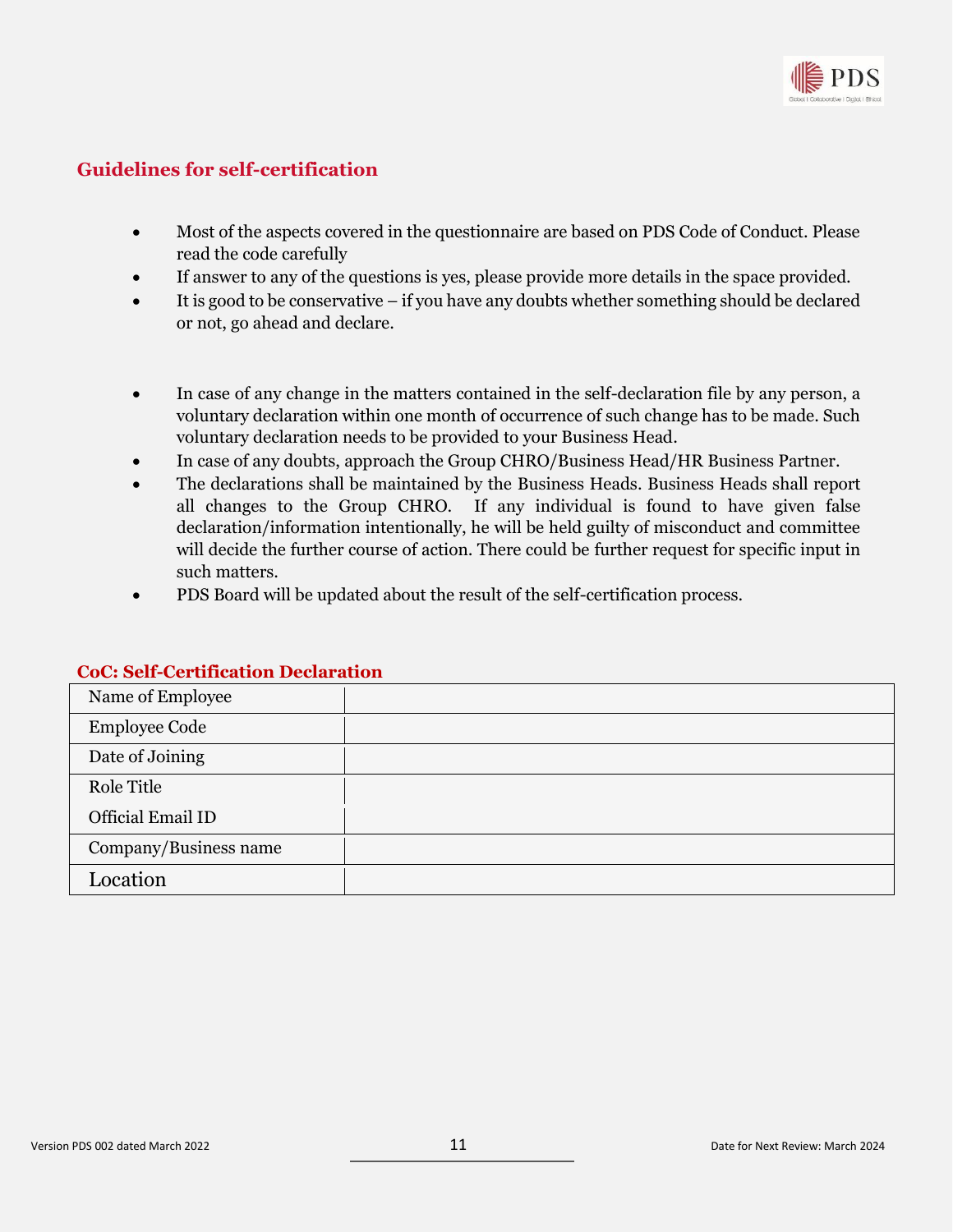

| S No | Question                                                                                                                                                                                                                                                                                                                                                                                                                                                                                                                                                                                                                                                                                                                                                                                                              | <b>Response</b> |
|------|-----------------------------------------------------------------------------------------------------------------------------------------------------------------------------------------------------------------------------------------------------------------------------------------------------------------------------------------------------------------------------------------------------------------------------------------------------------------------------------------------------------------------------------------------------------------------------------------------------------------------------------------------------------------------------------------------------------------------------------------------------------------------------------------------------------------------|-----------------|
| 1.   | Have you received/offered any gifts / business courtesies from/to<br>vendors / customers?                                                                                                                                                                                                                                                                                                                                                                                                                                                                                                                                                                                                                                                                                                                             |                 |
|      | Definition of Gift as per PDS Code of Conduct<br>No employee shall receive/offer gifts in any from whose value may exceed<br>25USD. Such gifts are also permitted only on very special occasions in a<br>given country of employment depending on the cultural subtleties. At the<br>same time, no employee shall offer any gift to anybody in his/her official<br>capacity for value exceeding 25USD. In all such cases, where the employee<br>receives/accepts gifts, it should be informed to his/her immediate superior<br>in written format. If an employee deals with many associates/partners and<br>when the situation so arises that he/she is given or has to give gifts on such<br>very special occasion to more than one person then the total value of the<br>entire transaction shall not exceed 50USD. |                 |
| 2.   | received/offered<br>any<br>favours<br>from/to<br>Have<br>you<br>vendors<br>/suppliers/customers – sponsored travels / events, vacations, any form<br>of discounts etc.,?                                                                                                                                                                                                                                                                                                                                                                                                                                                                                                                                                                                                                                              |                 |
| 3.   | Do you or your relative have any material interest in any vendor /<br>suppliers/customer organization directly or indirectly?<br><b>Or</b><br>Are any of your relatives working within PDS Group or for any vendor<br>/supplier/ customer?<br>(Relative includes spouse, father, mother, brothers, sisters, children<br>and their spouses, father-in-law, mother-in-law)                                                                                                                                                                                                                                                                                                                                                                                                                                              |                 |
| 4.   | Are you involved in any business or part time / full time<br>employment/services with another organization other than declared as<br>per group records?                                                                                                                                                                                                                                                                                                                                                                                                                                                                                                                                                                                                                                                               |                 |
| 5.   | Have you ever offered /received offer for bribe of any kind, for an official<br>matter?                                                                                                                                                                                                                                                                                                                                                                                                                                                                                                                                                                                                                                                                                                                               |                 |
| 6.   | Are you involved in any false / erroneous invoice payment?                                                                                                                                                                                                                                                                                                                                                                                                                                                                                                                                                                                                                                                                                                                                                            |                 |
| 7.   | Are you involved in/offered to involve in any instances of misuse or<br>misappropriation of organization assets?                                                                                                                                                                                                                                                                                                                                                                                                                                                                                                                                                                                                                                                                                                      |                 |
| S No | <b>Question</b>                                                                                                                                                                                                                                                                                                                                                                                                                                                                                                                                                                                                                                                                                                                                                                                                       | <b>Response</b> |
| 8.   | Are you involved (perpetrator/victim) in any cases of sexual<br>harassment / unfair treatment of an employee at workplace                                                                                                                                                                                                                                                                                                                                                                                                                                                                                                                                                                                                                                                                                             |                 |
| 9.   | Are you involved in renting any premises / vehicles belonging to any<br>employee/its relatives to any business partner / customer / employee?                                                                                                                                                                                                                                                                                                                                                                                                                                                                                                                                                                                                                                                                         |                 |